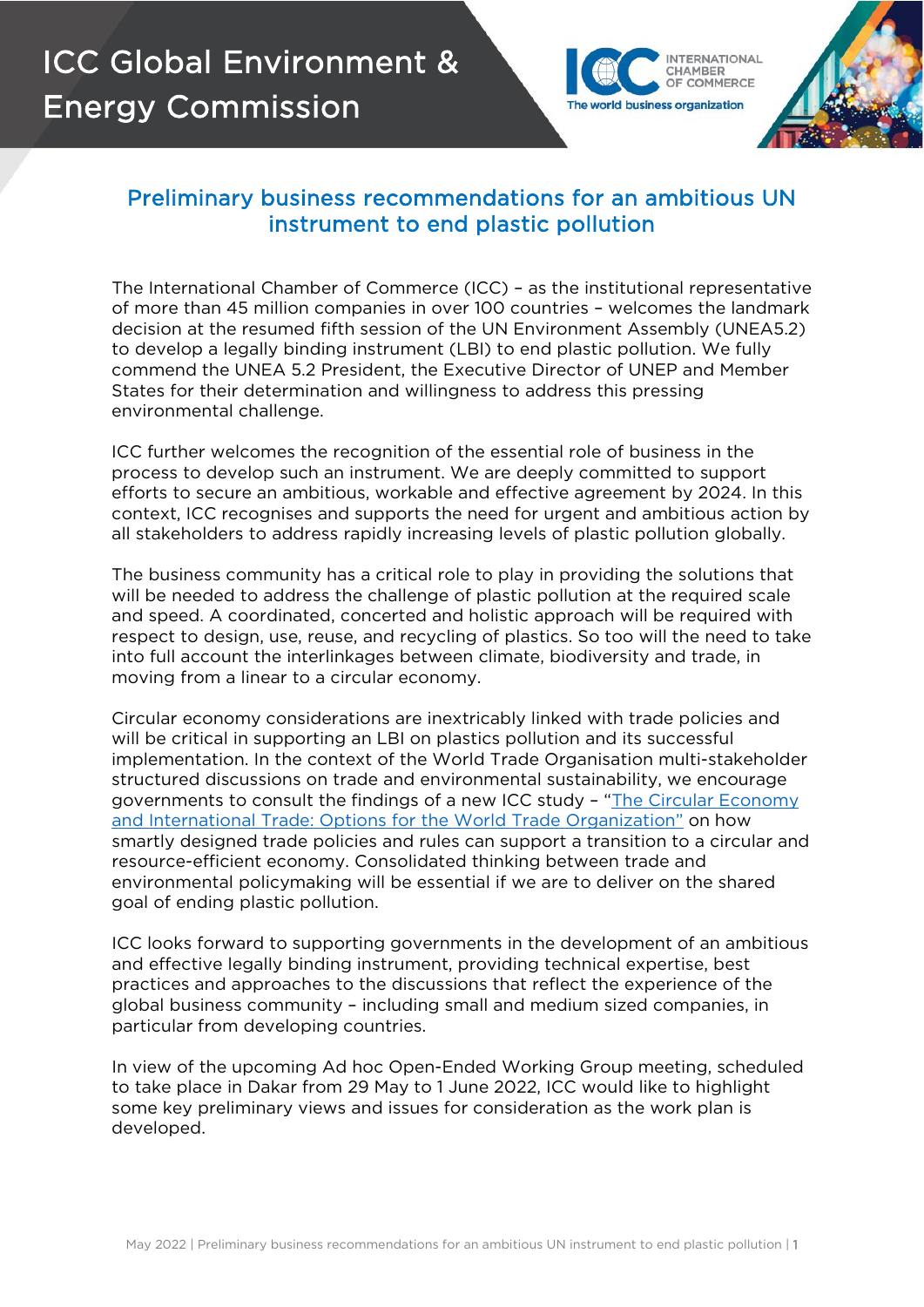## What business needs from the LBI on Plastic Pollution

The business community has an essential role to play as a key stakeholder in the negotiation of a LBI on Plastic Pollution and will be an integral partner in the implementation of its objectives. ICC members reaffirm their commitment to inform the deliberations and to contribute extensive experience and expertise, as well as provide constructive recommendations and feasible solutions to the process.

To enable and encourage businesses to fully play their role, the LBI on plastics pollution should:

- Provide a global, common vision and harmonised standards, definitions and rules that strengthen global coordination and align stakeholders behind a common understanding and a shared approach to end plastic pollution and help drive the transition to a circular economy for plastic. All targets should build on existing globally harmonised standards, with interim targets for the short and medium term differentiated from longer term targets.
- Align all stakeholders, including business, government and civil society on a common understanding of, and approaches to, address plastic pollution. Particular consideration should be given to small and medium sized companies – the lynchpin for the transition to a net zero plastic pollution economy, given their limited capacities and resources. It will be equally important to recognise the existence of diverse national and regional realities and challenges, including across developing and least developing countries. Similarly, the needs of vulnerable communities and low-income households as well as the key role of the informal sector with respect to collection and recycling of plastics, should be taken into account. In working to achieve a plastic pollution free economy, it will be necessary to engage all stakeholders to set a sustainable path that leaves no one behind.
- Establish a common policy framework for a coordinated international approach, with clear targets and goals to be translated into national and sectoral action pathways. An ambitious and implementable legally binding agreement with a clear overarching objective, and a common framework for national action plans, will be key to help countries translate the provisions into clear national targets and action plans that aggregate delivery on the treaty's objective. It would be useful to provide direction and clarity on how business contributions will be taken into account in national efforts towards the achievement of the treaty's goals and targets.

Particular considerations should be given to key success factors from global agreements that catalysed joint action. In this respect, governments could draw key learnings from the Montreal Protocol on Substances That Deplete the Ozone Layer, for example, how the Montreal Protocol provides for technical panels involving business, to provide expert guidance across the entire life cycle of plastic pollution. Existing experiences and best practices as well as other internal and national efforts and reference systems could also be of benefit. Experience has also shown that business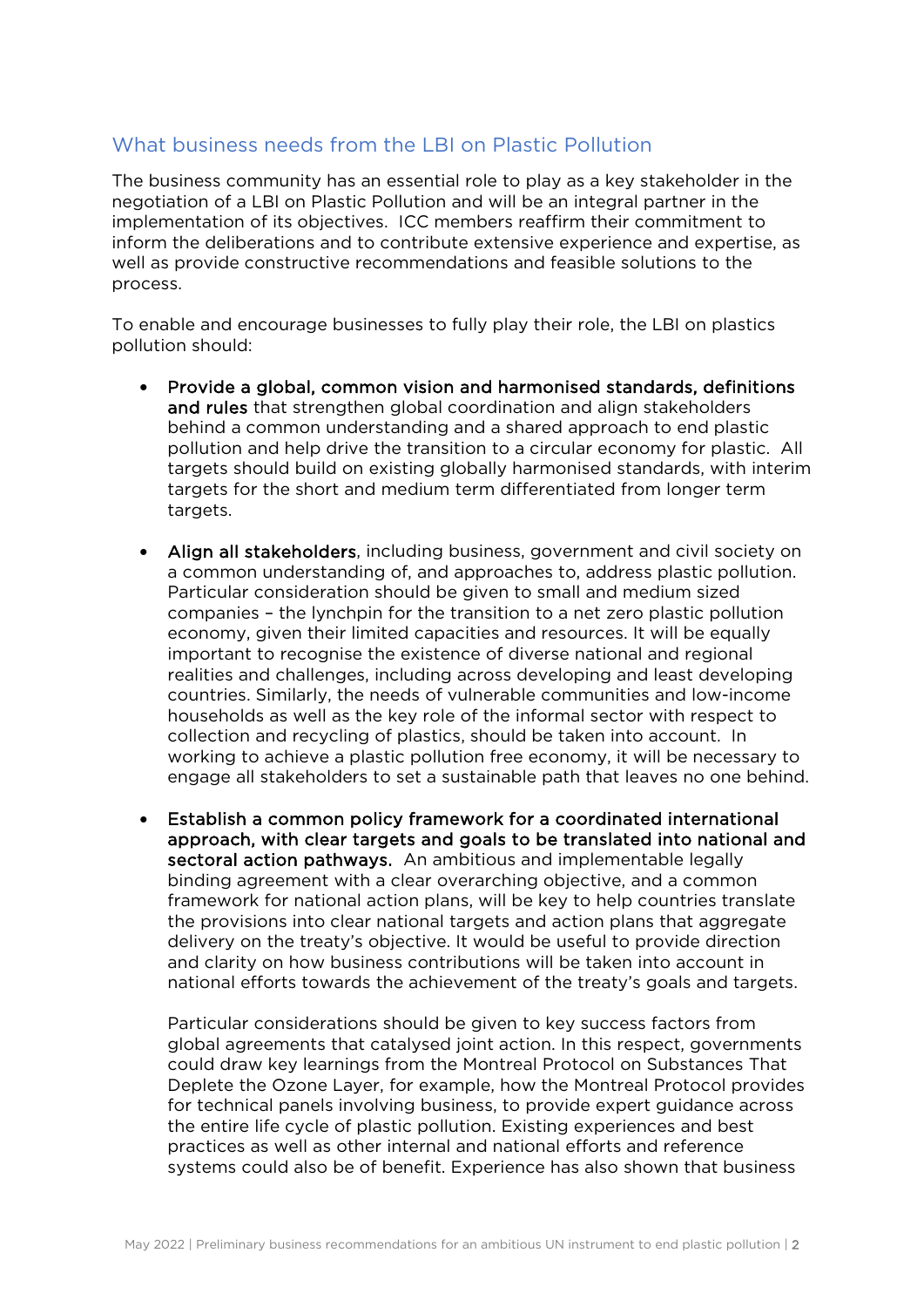in-country engagement in the development and implementation of the climate targets is critical in order for governments to further advance the ambition of their national contributions.

- Support a global transition to a circular economy by creating coherent, enabling policy frameworks and conditions that incentivise and support business action, and facilitate an effective circular economy that works in practice and at scale, These policy frameworks also need to address the full life cycle of plastics, including upstream and downstream measures, and create the necessary enabling conditions to support the economy to progressively move away from single-use plastic to reuse and recycling of plastic. The LBI should keep plastics in the economy and out of the environment, and essentially focus on addressing overall plastic pollution, including land-based and marine environments. It also should support the necessary shift in the design, use and reuse of plastics. For that purpose, it will be critical to understand how trade and trade policies can effectively support a circular economy transition and contribute to efforts to tackle plastic pollution. Policies to address plastic pollution should be developed taking into account potential interactions and integration with trade, climate, biodiversity or other relevant policy objectives and instruments for better coordination and alignment. A successful transition to a circular economy will require (i) a high-level of cooperation and engagement by all stakeholders and (ii) the enhancement of coherent, consistent and comprehensive solutions that take into account the interaction of different policy instruments and approaches to achieve environmental and climate policy objectives.
- Balance legally binding and voluntary elements for effective implementation. In the immediate term, a mix of complementary measures is required, that will be comprised of mandatory and voluntary elements, together with a step-by-step approach to facilitate workable solutions that can be applied broadly, as well as encourage better standards and greater business participation. It would be useful to consider the distinction between different applications and sectors throughout the life cycle, as well as different stages of progress in less developed countries, with a view to providing voluntary elements for new and ongoing recycling processes for materials and flexible mechanisms for achieving the targets. The inclusion of procedures to adapt these elements over time should be explored to help strengthen objectives and targets.
- Consider economy-wide approaches to manage and eliminate plastic pollution that encourage innovation and solutions in all sectors, including design, substitutes, recycling, re-use, recovery and re-purposing. The treaty should address the full life cycle of plastics, with particular focus on reuse, recovery and recycling. Lifecycle assessments should be used to inform policy makers and to reduce the risk of any implementation, or use, of plastic substitutions causing inadvertent negative consequences for the intended use or impact. Considering global supply and value chains, trade in plastics, aligning design approaches and the regulation of chemicals will be key to improving the circularity of plastics. Consideration of national circumstances and capabilities is critical to a successful agreement.